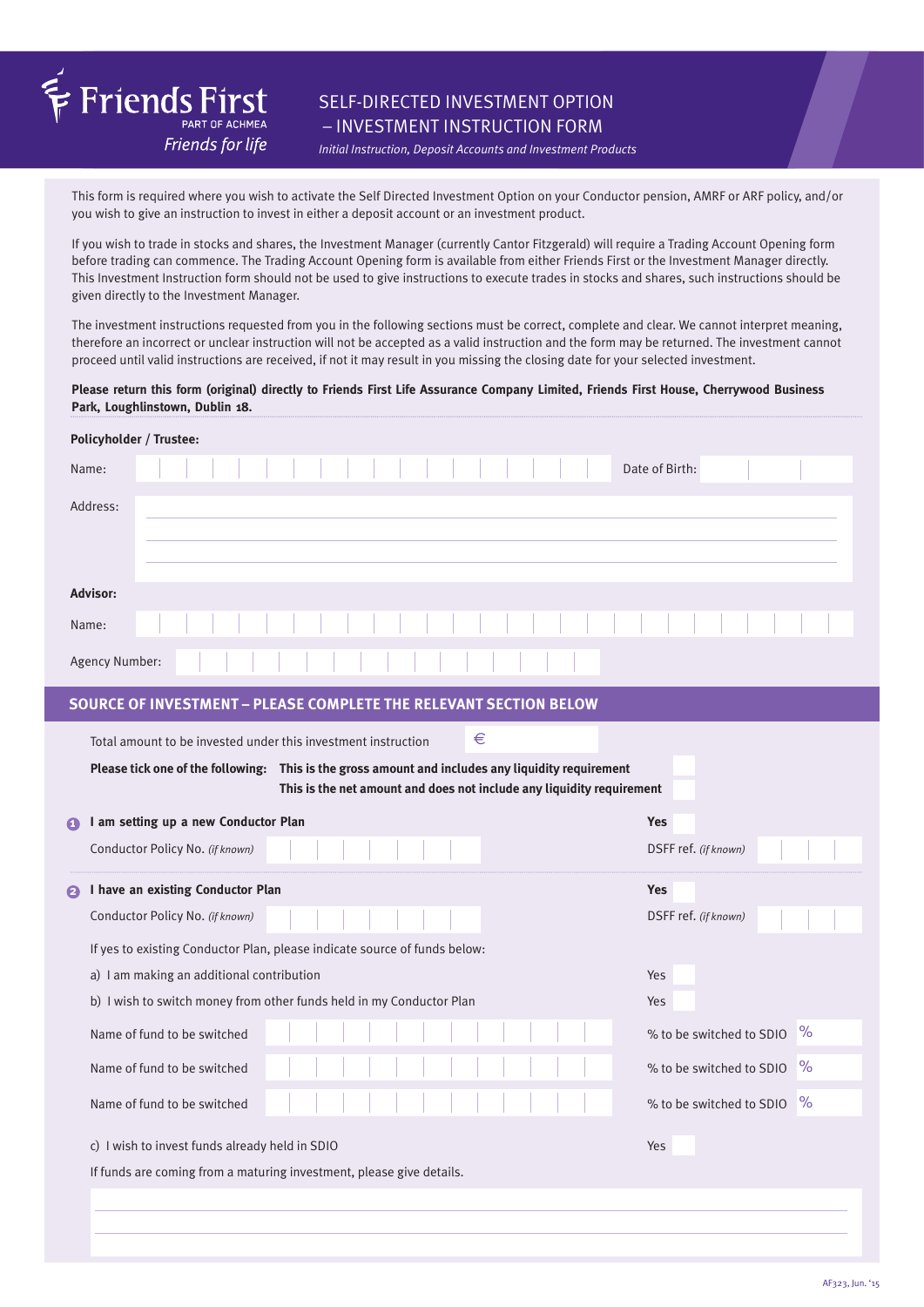If your SDIO account is in respect of an Approved Retirement Fund (ARF) or Approved Minimum Retirement Fund (AMRF), you can elect to exclude the SDIO fund from withdrawal processing (provided you have sufficient other funds to accommodate them). Please confirm if you would like Friends First to:

Exclude the SDIO fund from ARF/AMRF withdrawals Include the SDIO fund for ARF/AMRF withdrawals

## **NOTE ON INVESTMENT AMOUNTS AND RETENTION OF FUNDS IN THE SDIO LIQUIDITY ACCOUNT**

The SDIO liquidity account is a non-interest bearing cash account where funds are placed prior to an investment being made. A certain portion of your SDIO fund will be held in the liquidity account at all times to pay for charges, levies, distributions etc.

The Investment Manager will endeavour to invest the requested amounts into the deposit accounts and investment products indicated. However, before placing any investment they will first check that there are sufficient funds held in the liquidity account to meet current and anticipated charges, levies and withdrawals. Where there is insufficient liquidity held, the Investment Manager will reduce the requested amount to be invested to ensure that sufficient liquidity is maintained at all times.

### **DEPOSIT ACCOUNTS**

Please note that Friends First is the owner of all assets held in SDIO Accounts. Deposit accounts are deemed institutional investments on behalf of Friends First (as owner of the assets) and as such are not covered under the Deposit Guarantee Scheme.

| Deposit Provider | Term | * Interest Accrued ? | Investment ( $\in$ or % of total assets) |
|------------------|------|----------------------|------------------------------------------|
|                  |      |                      |                                          |
|                  |      |                      |                                          |
|                  |      |                      |                                          |
|                  |      |                      |                                          |
|                  |      |                      |                                          |
|                  |      |                      |                                          |

*\* Some Deposit institutions will give you a choice to receive interest annually or to have it accrued until the end of the fixed term. Others will only allow interest to be accrued until the end of the term. Where a choice is offered our default is to set up accounts with interest paid annually.*

### **INVESTMENT PRODUCTS**

Please note that Friends First is the owner of all assets held in SDIO Accounts. Deposit trackers are deemed institutional investments on behalf of Friends First (as owner of the assets) and as such are not covered under the Deposit Guarantee Scheme.

| <b>Product Provider</b> | * Full Product Name | Investment (€ or % of total assets) |
|-------------------------|---------------------|-------------------------------------|
|                         |                     |                                     |
|                         |                     |                                     |
|                         |                     |                                     |
|                         |                     |                                     |
|                         |                     |                                     |
|                         |                     |                                     |

*\* Please complete full product name including series or share class where applicable. If the product offers multiple options, please specify option you wish to be invested in. Forms with incomplete or unclear instructions will be returned.* 

Most Investment products have specific closing dates. If funds are not transferred to the product provider by these dates you cannot invest in the product. Please ensure you have left plenty of time before these closing dates to allow for you to set up your Friends First pension, receive transfers from other pension arrangements (if applicable) and for the Investment Manager to transfer funds to the product provider.

Friends First will process instructions on a best endeavours basis but will not accept any liability for missed investments as a result of late instructions or where all requirements have not been submitted. As a rule of thumb you should ensure that everything is set up, and funds are with Friends First, no later than one week prior to the products closing date.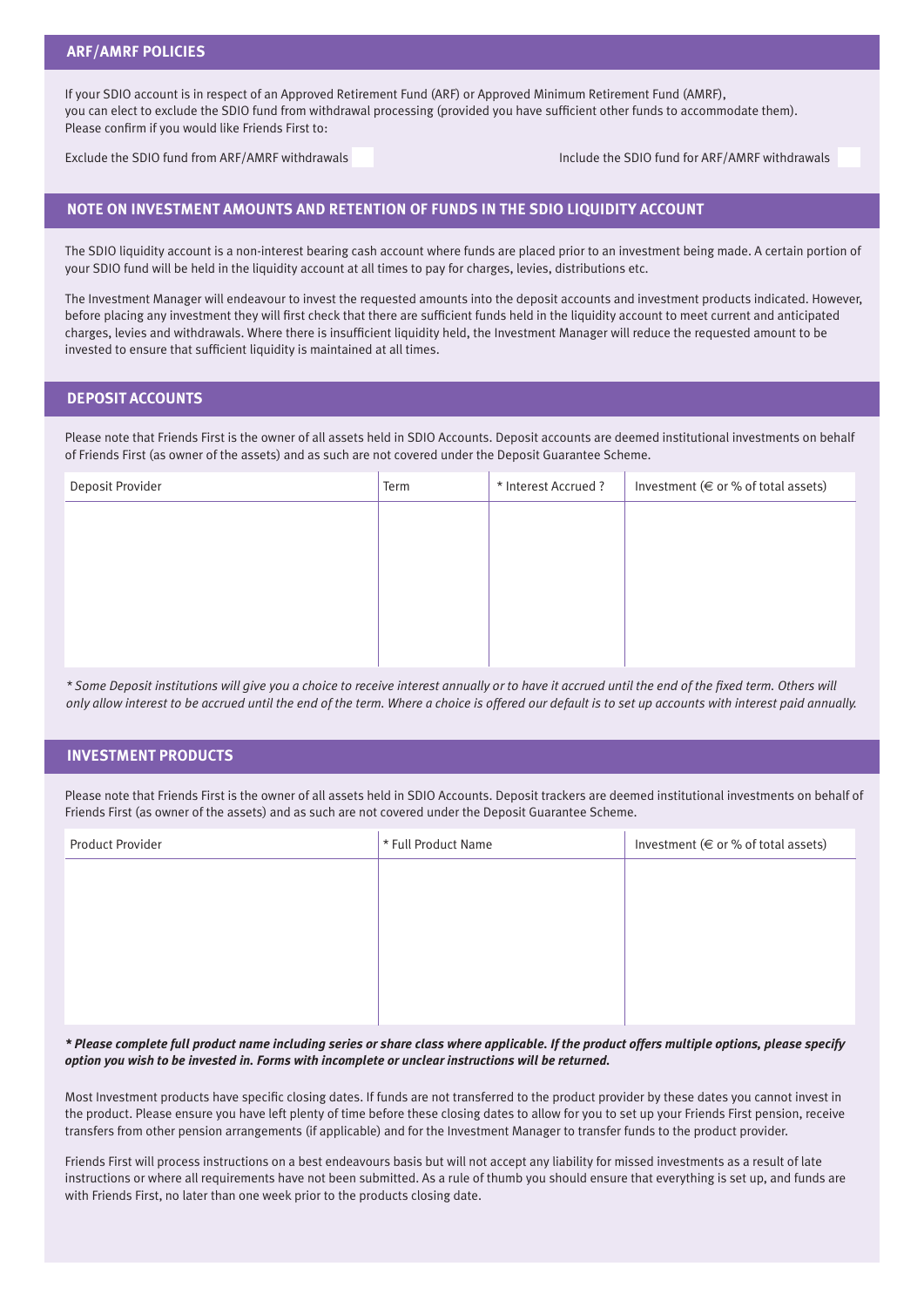#### **SHARES, GOVERNMENT & CORPORATE BONDS AND ETFS**

This form cannot be used to give instructions in respect of listed investments such as shares, Government & corporate Bonds and ETFs. Please contact the Investment Manager (Cantor Fitzgerald) directly to give such instructions.

## **CUSTOMER DECLARATION**

I understand and accept that Friends First are the legal owners of assets held within the SDIO Fund and they have granted me a limited power of discretionary management which, amongst other things, allows me to give instructions directly to the Investment Manager (Cantor Fitzgerald).

I further understand and accept that in completing this Investment Instruction I am directing Friends First to instruct the Investment Manager to purchase the assets in the manner set out in this investment instruction. I also acknowledge, understand and accept the following:

- (i) That the Investment Manager may reduce the investment amounts I have requested to ensure that there is sufficient funds in my liquidity account to meet future anticipated charges, levies and withdrawals.
- (ii) That the investment(s) have been accepted by Friends First as an admissible asset for SDIO investment, but have not been assessed as a suitable investment product for me, by either Friends First or the Investment Manager.
- (iii) That in giving Friends First the instruction set out above, I confirm that I have not received any advice from either Friends First or the Investment Manager as to the suitability of the investment for my needs.
- (iv) That I have taken appropriate advice from either an independent broker or, product provider, or alternatively, that I do not require such advice, in which case I fully acknowledge that my advisor is not in possession of sufficient information to recommend the suitability of this product for me.
- (v) That where I have requested to be invested in an investment product, I have received, read and understood the investment Product Brochure & Key Features Document for that investment.
- (vi) That charges and remuneration illustrations shown on the product literature are in addition to charges and remuneration which would have been set out in my Friends First contract disclosure documents and that I am satisfied that such charges, which may include additional remuneration which may be payable to my advisors, will apply.
- (vii) That any funds in the SDIO liquidity account are non-interest bearing and will attract the normal charges for an SDIO investment.

| Signed: X                         | Date: X |
|-----------------------------------|---------|
| Policyholder / Trustee / Attorney |         |
| Name in print:                    |         |

### **FINANCIAL ADVISOR DECLARATION IN RESPECT OF INVESTMENT PRODUCTS**

I confirm that I have provided the following to the above client:

- (a) The Product Brochure & Key Features Document in respect of the requested Investment Product
- (b) An explanation as to the suitability of the product to this client's needs.
- (c) An explanation of the impact of product charges, both in respect of the proposed investment and the Friends First policy, and
- (d) That I have specifically disclosed any commission or other remuneration being received by me, either directly or indirectly in respect of the proposed Investment and the Friends First policy.

| Signed: $X$         | Date:<br>◥◭ |
|---------------------|-------------|
| (Financial Advisor) |             |
| Name in print:      |             |
| (Financial Advisor) |             |